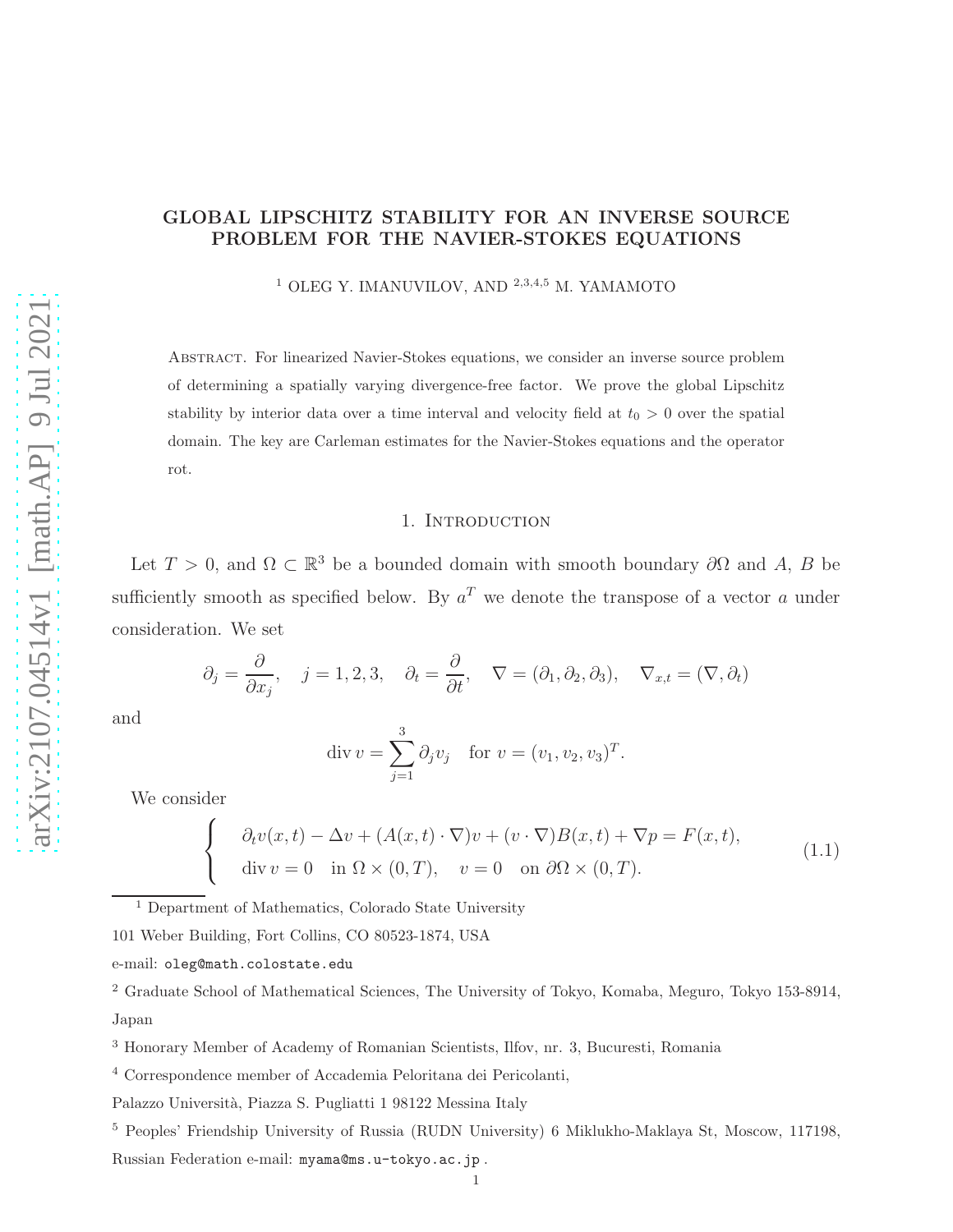In this article, we discuss the following inverse source problem when a subdomain  $\omega \subset \Omega$ and  $t_0 \in (0, T)$  are given.

Inverse source problem. We assume that a source term F satisfies some conditions stated below. Then determine F by v in  $\omega \times (0,T)$  and  $v(\cdot,t_0)$  in  $\Omega$ .

In particular, we aim at the global Lipschitz stability for the inverse problem.

We notice that in our inverse source problem, we do not assume any data of the pressure field p, because the observation of p may be more difficult than the velocity field v. If suitable data of  $p$  are available, then the inverse problem is easily solved in the same way as Imanuvilov and Yamamoto [\[13\]](#page-13-0), and we omit the details.

We introduce some notations. We set

$$
Q := \Omega \times (0, T).
$$

Let  $\gamma = (\gamma_1, \gamma_2, \gamma_3) \in (\mathbb{N} \setminus \{0\})^3$  and  $|\gamma| = \gamma_1 + \gamma_2 + \gamma_3$ , and  $\partial_x^{\gamma} = \partial_1^{\gamma_1} \partial_2^{\gamma_2} \partial_3^{\gamma_3}$  $=\left(\frac{\partial}{\partial x}\right)$  $\partial x_1$  $\int^{\gamma_1}$   $\int$   $\partial$  $\partial x_2$  $\int^{\gamma_2}$   $\int$   $\partial$  $\partial x_3$  $\int^{\gamma_3}$ . We further set  $H^{2,1}(Q) = \{v \in L^2(Q); \ \partial_x^{\gamma} v \in L^2(Q), \ |\gamma| \leq 2, \ \partial_t v \in L^2(Q) \},\$  $H := \{ v \in C_0^{\infty}(\Omega)^3 : \text{div } v = 0 \text{ in } \Omega \}^{L^2(\Omega)}$ 

and

$$
V := (H_0^1(\Omega))^3 \cap H.
$$

In this article, for simplicity, we assume some smoothness for  $v, p$ , and not pursue the minimum regularity. More precisely, we assume

$$
A \in C^2([0,T]; H^1(\Omega)), \quad B \in C^2([0,T]; H^2(\Omega)).
$$

For the solution  $v, p$ , we assume the regularity:

$$
\partial_t^k v \in L^2(0, T; V) \cap H^{2,1}(Q), \quad k = 0, 1, 2, \quad p \in L^2(0, T; H^1(\Omega)).\tag{1.2}
$$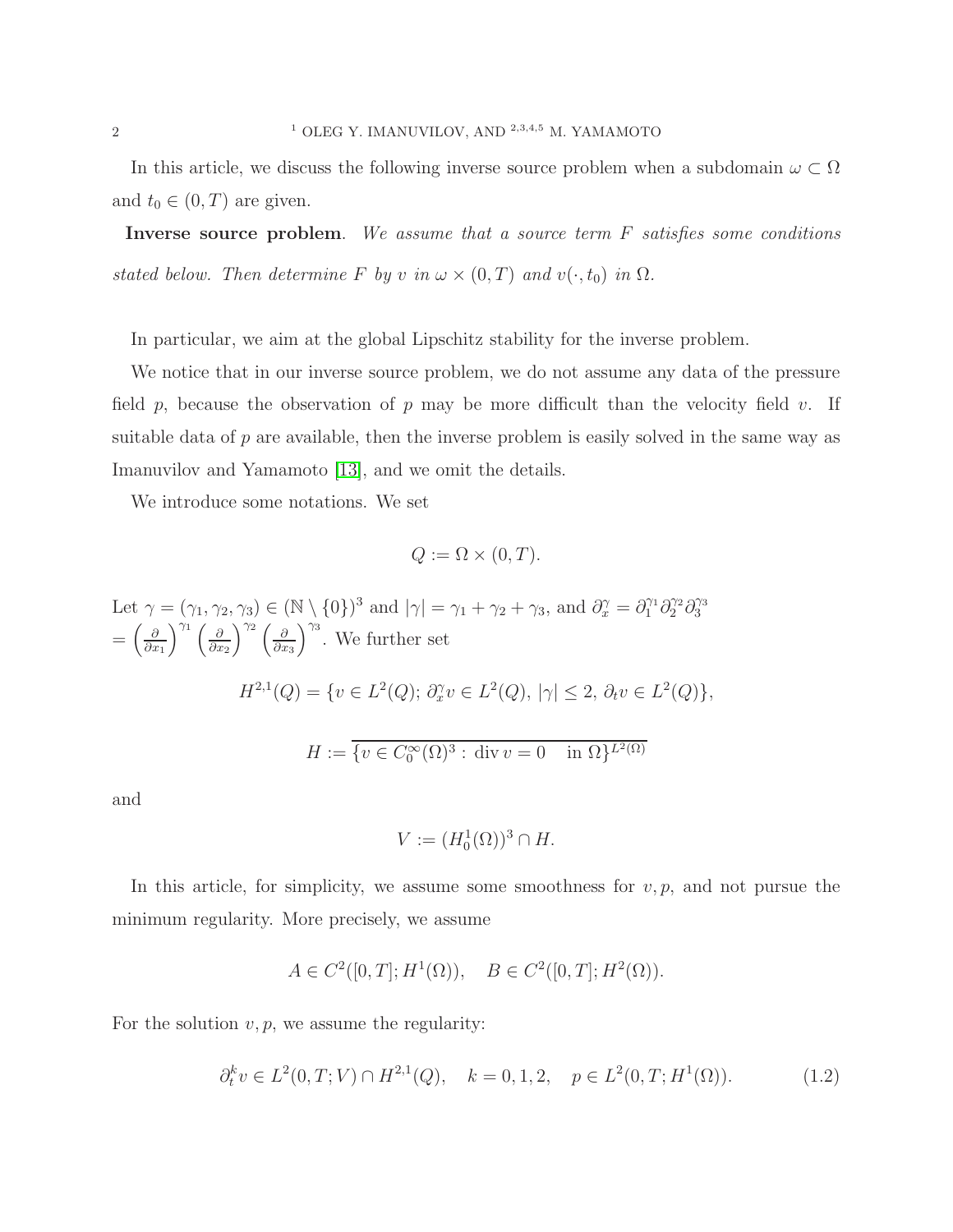3

Let  $\omega \subset \Omega$  be an arbitrarily chosen non-empty subdomain. For an arbitrarily fixed constant  $M > 0$ , we define an admissible set of unknown F by

$$
\mathcal{F} := \{ F \in H^2(0, T; H^2(\Omega)) ; \text{ div } F(x, t_0) = 0 \text{ in } \Omega,
$$

$$
|\partial_t^k F(x,t)| \le M|F(x,t_0)| \text{ for } (x,t) \in Q \text{ and } k = 1,2, \quad F|_{\omega} = F|_{\partial \Omega} = 0.
$$
 (1.3)

We are ready to state our main result.

#### Theorem 1.

There exists a constant  $C > 0$ , depending on F, such that

$$
||F||_{H^2(0,T;L^2(\Omega))} \leq C(||v||_{H^2(0,T;H^1(\omega))} + ||v(\cdot,t_0)||_{H^2(\Omega))}
$$

for each  $F \in \mathcal{F}$ .

Theorem 1 asserts the global Lipschitz stability over  $\Omega$  for the inverse problem. Theorem 1 immediately implies the uniqueness within  $\mathcal{F}$ . In general we can prove the uniqueness within more generous admissible set than  $F$  defined by  $(1.3)$ . For better uniqueness, we need different arguments, especially another type of Carleman estimate, and we omit the details.

In Choulli, Imanuvilov, Puel and Yamamoto [\[5\]](#page-13-1), a similar stability estimate for the same type of the inverse source pronlem was proved. Theorem 1 provides the global Lipschitz stability under conditions on R and  $\omega$  which are more natural and easier to be verified.

The condition

$$
\operatorname{div} F(x, t_0) = 0 \quad \text{in } \Omega \tag{1.4}
$$

is essential for the uniqueness in determining  $F$  without data of  $p$ , as the following example shows.

#### Obstruction to the uniqueness: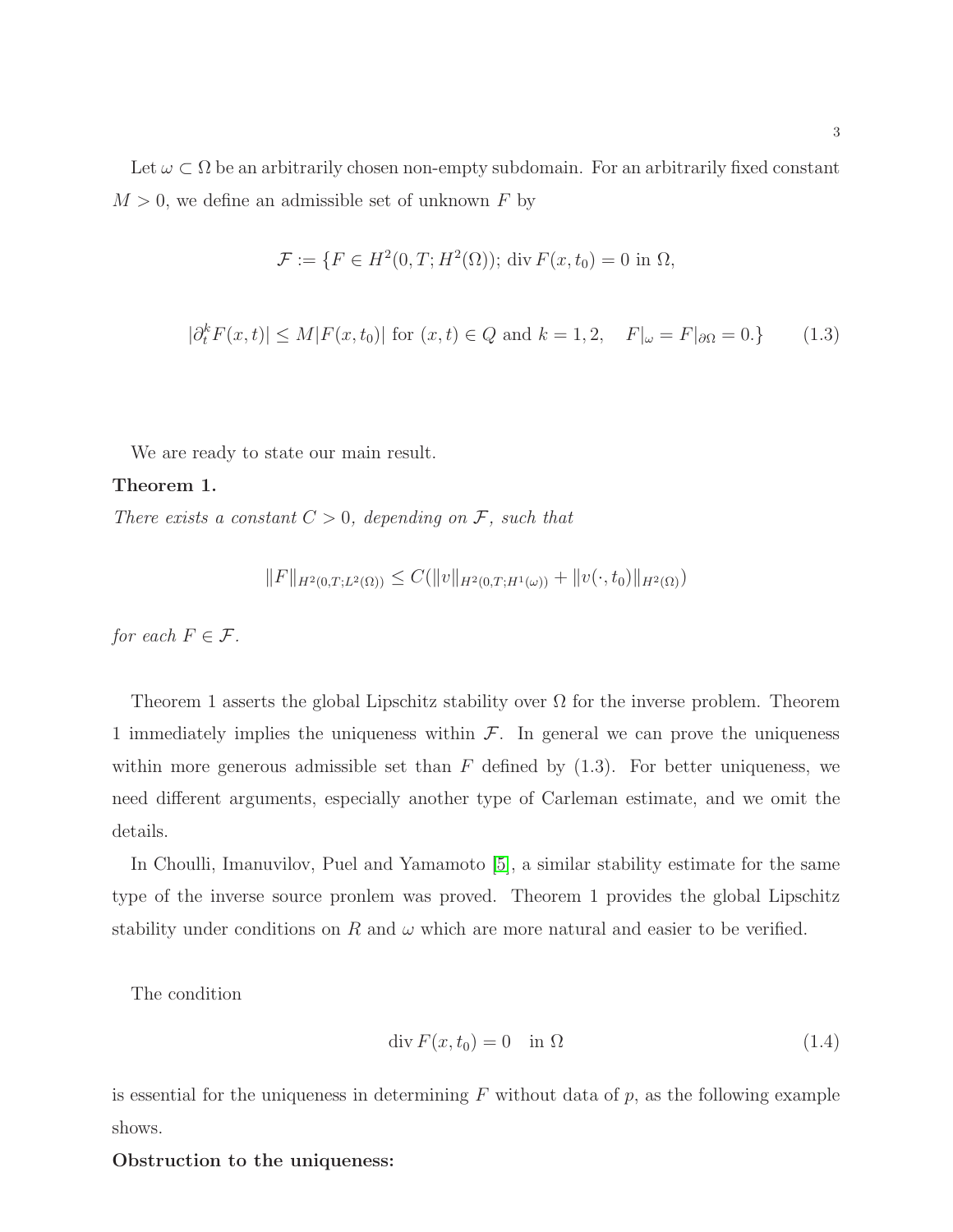We consider a simple case

$$
\begin{cases}\n\partial_t v(x,t) - \Delta v + \nabla p = f(x), \\
\text{div } v = 0, \quad (x,t) \in Q := \Omega \times I, \\
v(x,t_0) = 0 \quad \text{for } x \in \Omega, \quad \text{supp } v \subset \Omega \times (0,T).\n\end{cases}
$$
\n(1.5)

Here f is an  $\mathbb{R}^3$ -valued smooth function. It is trivial that  $(v, p) = (0, 0)$  satisfies  $(1.5)$  with  $f = 0$ . Let  $\psi \in C_0^{\infty}(\Omega)$ . Then  $(v, p) := (0, \psi)$  satisfies  $(1.5)$  with  $f := \nabla \psi$ . In other words, by the appearance of the pressure field  $p$  in the Navier-Stokes equations, there is no possibility for the uniqueness in determining f given by a scalar potential.

We notice that if  $F(x, t_0)$  is given by a vector potential:

$$
F(x, t_0) = \operatorname{rot} q(x), \quad x \in \Omega
$$

with smooth  $q$ , then  $(1.4)$  holds automatically.

Next we examine the condition

$$
|\partial_t^k F(x,t)| \le M|F(x,t_0)| \text{ for } (x,t) \in Q \text{ and } k = 1,2.
$$
 (1.6)

#### Examples.

(i) Let  $R(x,t)$  be a smooth  $3 \times 3$  matrix such that det  $R(x,t_0) \neq 0$  for  $x \in \overline{\Omega}$ . Then (1.6) is satisfied.

(ii) Let  $r(x,t) = (r_1(x,t), r_2(x,t), r_3(x,t))^T$  and  $f(x) = (f_1(x), f_2(x), 0)^T$  be smooth functions satisfying

$$
\text{rot } f(x) = (-\partial_3 f_2(x), \, \partial_3 f_1(x), \, \partial_1 f_2(x) - \partial_2 f_1(x))^T = 0, \quad \text{rot } r(\cdot, t_0) = 0 \quad \text{in } \Omega.
$$

Then  $F(x,t) := r(x,t) \times f(x)$  satisfies (1.4). Indeed, as is directly seen,

$$
\operatorname{div} F(x, t_0) = \operatorname{div} (r(x, t_0) \times f(x)) = f(x) \cdot \operatorname{rot} r(x, t_0) - r(x, t_0) \cdot \operatorname{rot} f(x) = 0 \quad \text{in } \Omega.
$$

If we assume  $r_3(x, t_0) \neq 0$  for  $x \in \overline{\Omega}$ , then (1.6) is satisfied. indeed, by

$$
r \times f = (-r_3 f_2, r_3 f_1, r_1 f_2 - r_2 f_1)^T \text{ in } Q,
$$

we have

$$
|\partial_t^k (r \times f)(x, t)| \le C(|f_1(x)| + |f_2(x)|), \quad (x, t) \in Q, \, k = 1, 2
$$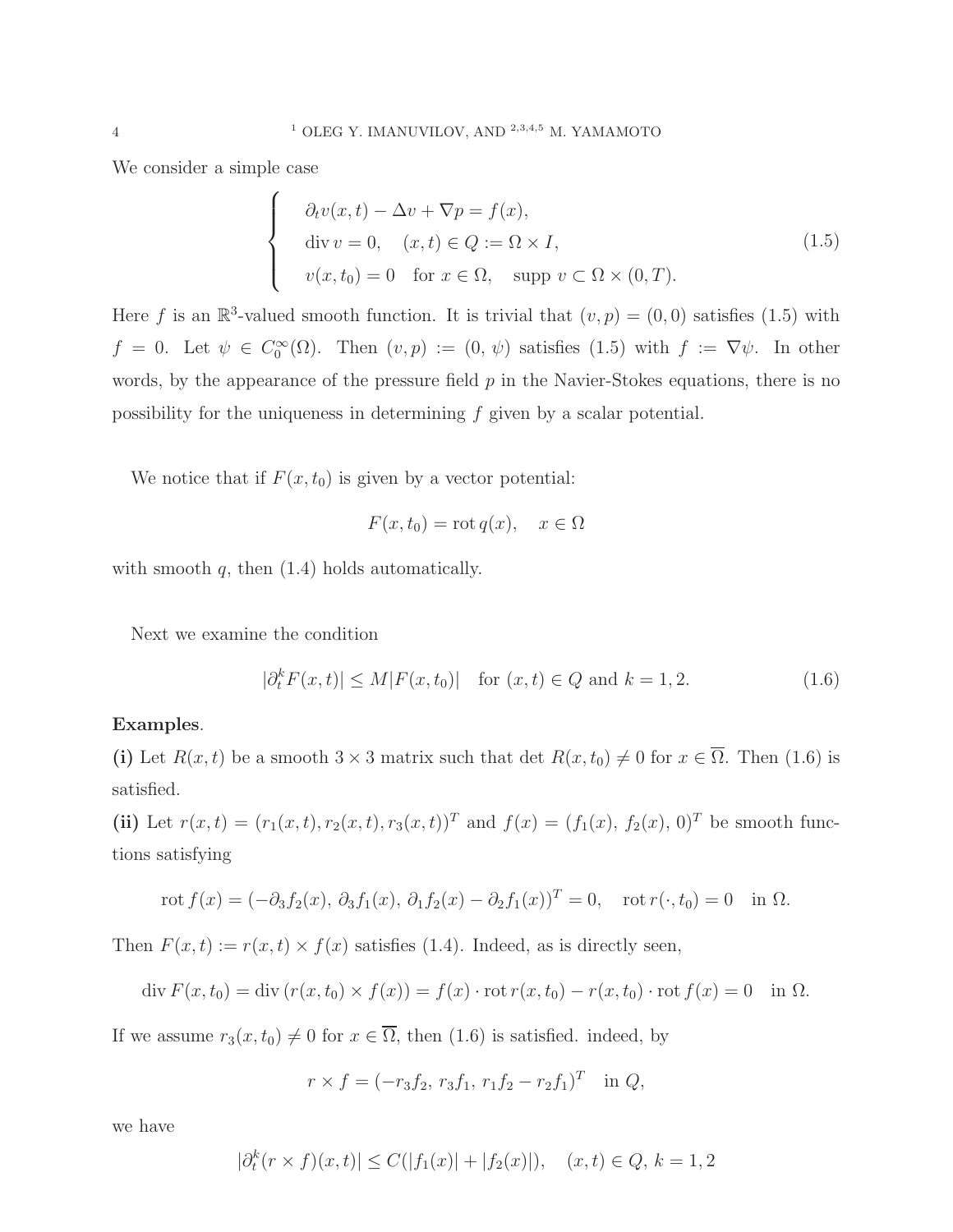and

$$
|r(x,t_0) \times f(x)| \ge |r_3(x,t_0)|(|f_1(x)| + |f_2(x)|) \ge C(|f_1(x)| + |f_2(x)|), \quad x \in \Omega
$$

by  $r_3(x, t_0) \neq 0$  for  $x \in \overline{\Omega}$ .

Our proof is based on Bukhgeim and Klibanov [\[4\]](#page-13-2) for single partial differential equations. The work relies essentially on an  $L^2$ -weighted estimate called a Carleman estimate. For the Navier-Stokes equations, we need such a Carleman estimate and we here modify the Carleman estimate proved in Choulli, Imanuvilov, Puel and Yamamoto [\[5\]](#page-13-1).

As for inverse problems by Carleman estimates after [\[4\]](#page-13-2), we refer to very limited works: Beilina and Klibanov [\[1\]](#page-13-3), Bellassoued and Yamamoto [\[3\]](#page-13-4), Huang, Imanuvilov and Yamamoto [\[9\]](#page-13-5), Imanuvilov and Yamamoto [\[13\]](#page-13-0), [\[15\]](#page-13-6), Isakov [\[17\]](#page-13-7), Klibanov [\[18\]](#page-13-8), Klibanov and Timonov [\[19\]](#page-14-0), Yamamoto [\[21\]](#page-14-1). Epecially for related works on inverse problems for the incompressible fluid equations, see Bellassoued, Imanuvilov and Yamamoto [\[2\]](#page-13-9), Choulli, Imanuvilov, Puel and Yamamoto [\[5\]](#page-13-1), Fan, Di Cristo, Jiang and Nakamura [\[6\]](#page-13-10), Fan, Jiang and Nakamura [\[7\]](#page-13-11), Imanuvilov, Lorenzi and Yamamoto [\[11\]](#page-13-12), Imanuvilov and Yamamoto [\[14\]](#page-13-13). Except for [\[2\]](#page-13-9) and [\[11\]](#page-13-12), all these articles use the same type of Carleman estimate whose weight has singularities at both ends of the time interval. See Imanuvilvov and Yamamoto [\[16\]](#page-13-14) for compressible fluid equations, and also Fernández-Cara, Guerrero, Imanuvilov and Puel [\[8\]](#page-13-15) for some exact controllability problem for the Navier-Stokes equations.

The article is composed of five sections. In Section 2, as Lemmata 1 and 2, we show two key Carleman estimates for the Navier-Stokes equations and for stationary Maxwell's equations. In Section 3, we complete the proof of Theorem 1. Sections 4 and 5 are devoted respectively to concluding remarks and the derivation of the first key Carleman estimate with general powers.

#### 2. Key Carleman estimates

For a non-empty suddomain  $\omega_0$  with  $\overline{\omega_0} \subset \omega$ , we know (e.g., Imanuvilov [\[10\]](#page-13-16)) that there exists  $\eta \in C^2(\overline{\Omega})$  satisfying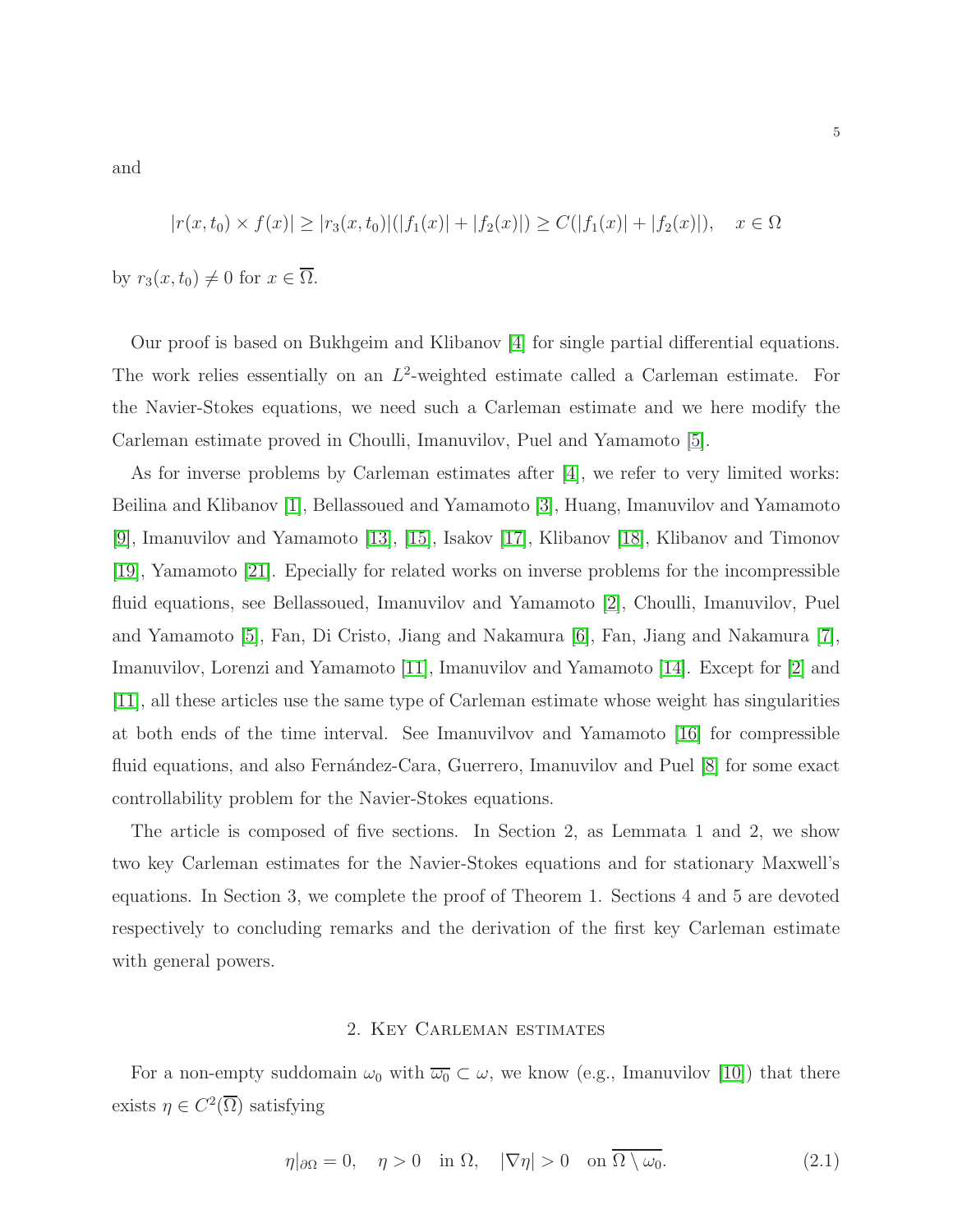Henceforth we set

$$
t_0 = \frac{T}{2}.
$$

Let  $\ell \in C^{\infty}[0,T]$  satisfy  $\ell(t) = \ell(T-t)$  for  $0 \le t \le T$ , and

 $\sqrt{ }$  $\Big\}$ 

 $\overline{\mathcal{L}}$ 

$$
\ell(t) > 0, \quad 0 < t < T,
$$
\n
$$
\ell(t) = t, \quad 0 \le t \le \frac{T}{4},
$$
\n
$$
\ell(t_0) > \ell(t), \quad t \in (0, T) \setminus \{t_0\}.
$$
\n
$$
(2.2)
$$

We set

$$
Q_{\omega} := \omega \times (0, T),
$$

recall that  $Q=\Omega\times(0,T),$  and

$$
\varphi(x,t) := \frac{e^{\lambda \eta(x)}}{\ell^8(t)}, \quad \alpha(x,t) := \frac{e^{\lambda \eta(x)} - e^{2\lambda \|\eta\|_{C(\overline{\Omega})}}}{\ell^8(t)}, \quad (x,t) \in Q. \tag{2.3}
$$

Here we fix a sufficiently large constant  $\lambda > 0$ .

Hencforth  $C > 0$ ,  $C_j >$  denote generic constants which are dependent on  $\Omega$ , T,  $\lambda$ , but independent of s. A Carleman estimate for the Navier-Stokes equations is stated as:

### Lemma 1.

Let  $F \in L^2(0,T;H)$ ,  $v(\cdot,t) \in V$ ,  $0 \le t \le T$  and  $v \in L^2(0,T;V) \cap H^{2,1}(Q)$  satisfy (1.1). Let  $m \in \mathbb{N} \cup \{0\}$ . Then there exist constants  $C > 0$  and  $s_0 > 0$  such that

$$
\int_{Q} (s^{m} \varphi^{m} |\nabla v|^{2} + s^{m+1} \varphi^{m+1} |rot v|^{2} + s^{m+2} \varphi^{m+2} |v|^{2}) e^{2s\alpha} dxdt
$$
  
\n
$$
\leq C \int_{Q} s^{m} \varphi^{m} |F|^{2} e^{2s\alpha} dxdt
$$
  
\n
$$
+ C \int_{Q_{\omega}} (s^{m+1} \varphi^{m+1} |rot v|^{2} + s^{m+2} \varphi^{m+2} |v|^{2} + s^{m+1} \varphi^{m+1} |\nabla v|^{2}) e^{2s\alpha} dxdt
$$

for all  $s \geq s_0$ .

For the case of  $m = 0$ , the proof is found e.g., Theorem 2 in Choulli, Imanuvilov, Puel and Yamamoto [\[5\]](#page-13-1). In Section 5, for completeness we derive the lemma with general  $m \in \mathbb{N}$ from the case  $m = 0$ .

Next let  $\psi \in C^2(\overline{\Omega})$  satisfy

$$
\psi > c_0 \quad \text{in } \Omega, \quad \psi = c_0 \quad \text{on } \partial\Omega, \quad |\nabla \psi| > 0 \quad \text{on } \Omega \setminus \omega,
$$
\n(2.4)

6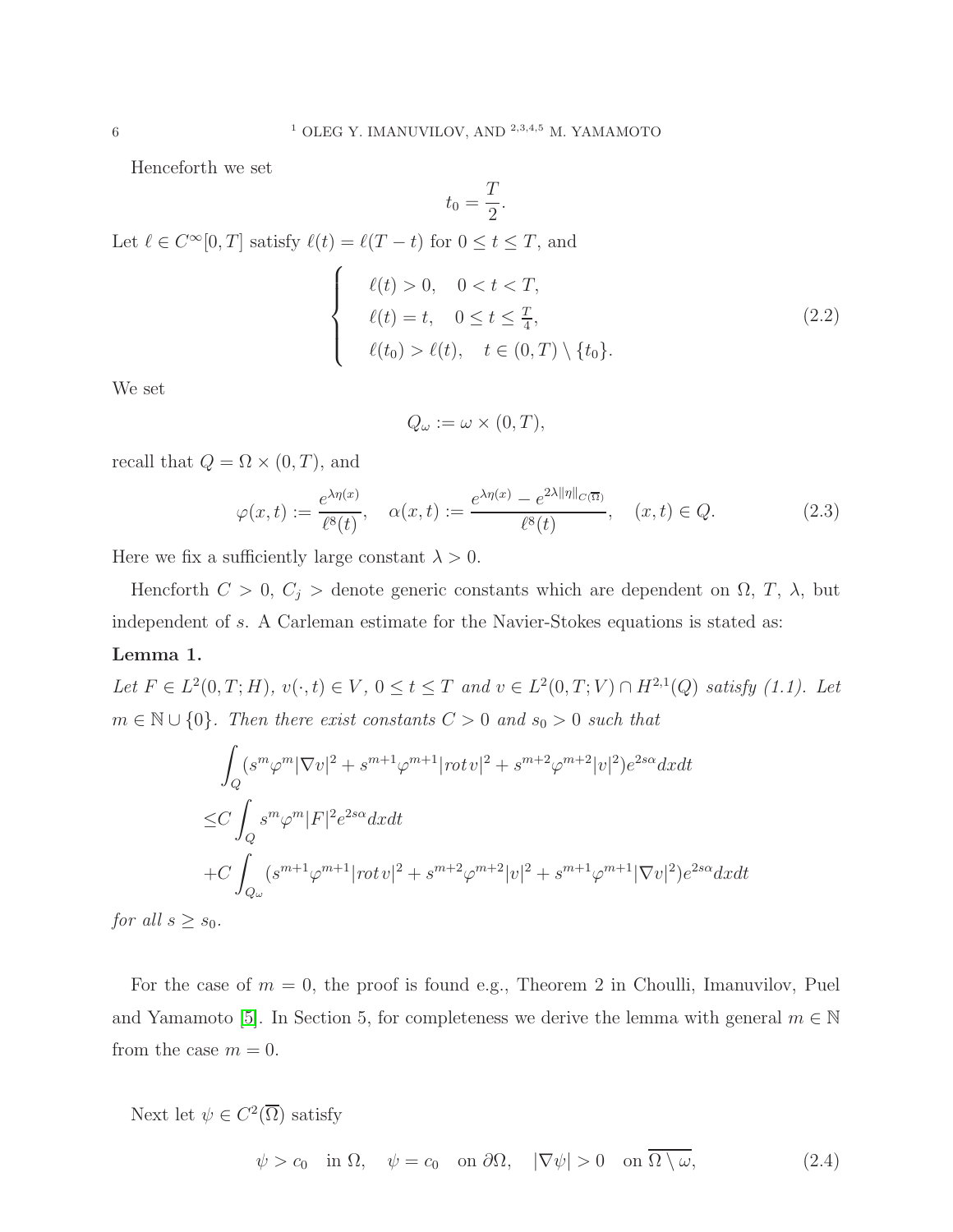where  $c_0$  is a given constant. With sufficiently large fixed  $\lambda > 0$ , we set

$$
\varphi_0(x) := e^{\lambda \psi(x)}, \quad x \in \Omega.
$$

Then we show

## Lemma 2.

Let  $w \in H^2(\Omega) \cap H_0^1(\Omega)$  satisfy  $w|_{\omega} = 0$ , and

$$
rotw = g, \quad divw = h \quad in \Omega. \tag{2.5}
$$

Then there exist constants  $C > 0$  and  $s_1 > 0$  such that

$$
\int_{\Omega} \left(\frac{1}{s} |\nabla w|^2 + s|w|^2\right) e^{2s\varphi_0(x)} dx \le C \int_{\Omega} (|g|^2 + |h|^2) e^{2s\varphi_0(x)} dx
$$

for all  $s > s_1$ .

This is a Carleman estimate for stationary Maxwell's equations and we can refer to Vo-gelsang [\[20\]](#page-14-2). Here we prove by means of a Carleman estimate for  $-\Delta$ , not by [20].

## Proof of Lemma 2.

Setting  $\widetilde{\psi}(x) = \psi(x) - c_0, x \in \Omega$ , we see that  $\widetilde{\psi} > 0$  in  $\Omega$ ,  $\psi = 0$  on  $\partial\Omega$  and  $|\nabla \widetilde{\psi}| > 0$  on  $\overline{\Omega \setminus \omega}$ . We set  $\widetilde{\varphi_0}(x) := e^{\lambda \widetilde{\psi}(x)} = e^{-\lambda c_0} \varphi_0(x), x \in \Omega$ .

Since

$$
\cot \cot w = -\Delta w + \nabla(\text{div } w)
$$

by  $w \in H^2(\Omega)$ , we see

$$
-\Delta w = \operatorname{rot} g - \nabla h \quad \text{in } \Omega \tag{2.6}
$$

by (2.5). In terms of  $w|_{\partial\Omega} = 0$  and  $w|_{\omega} = 0$ , we apply an  $H^{-1}$ -Carleman esimate (e.g., Theorem 2.2 in Imanuvilov and Puel [\[12\]](#page-13-17)) to (2.6), and we obtain

$$
\int_{\Omega} \left( \frac{1}{s} |\nabla w|^2 + s|w|^2 \right) e^{2s\widetilde{\varphi_0}(x)} dx \le C \int_{\Omega} (|g|^2 + |h|^2) e^{2s\widetilde{\varphi_0}(x)} dx
$$

for all  $s \geq \tilde{s}_1$ : some constant. Setting  $\tilde{s} := s e^{\lambda c_0}$ , we have

$$
\int_{\Omega} \left( \frac{1}{\tilde{s}} |\nabla w|^2 + \tilde{s} |w|^2 \right) e^{2\tilde{s}\tilde{\varphi_0}(x)} dx \le C \int_{\Omega} (|g|^2 + |h|^2) e^{2\tilde{s}\tilde{\varphi_0}(x)} dx
$$

for  $\widetilde{s} \geq \widetilde{s_1}$ . By  $\widetilde{s\varphi_0}(x) = s e^{\lambda c_0} e^{-\lambda c_0} \varphi_0(x) = s \varphi_0(x)$  for  $x \in \Omega$  and  $s e^{\lambda c_0} \geq s$ , we see Ω  $\int e^{-\lambda c_0}$  $\frac{1}{s} |\nabla w|^2 + s|w|^2$  $e^{2s\varphi_0(x)}dx \leq C$ Z Ω  $(|g|^2 + |h|^2)e^{2s\varphi_0(x)}dx$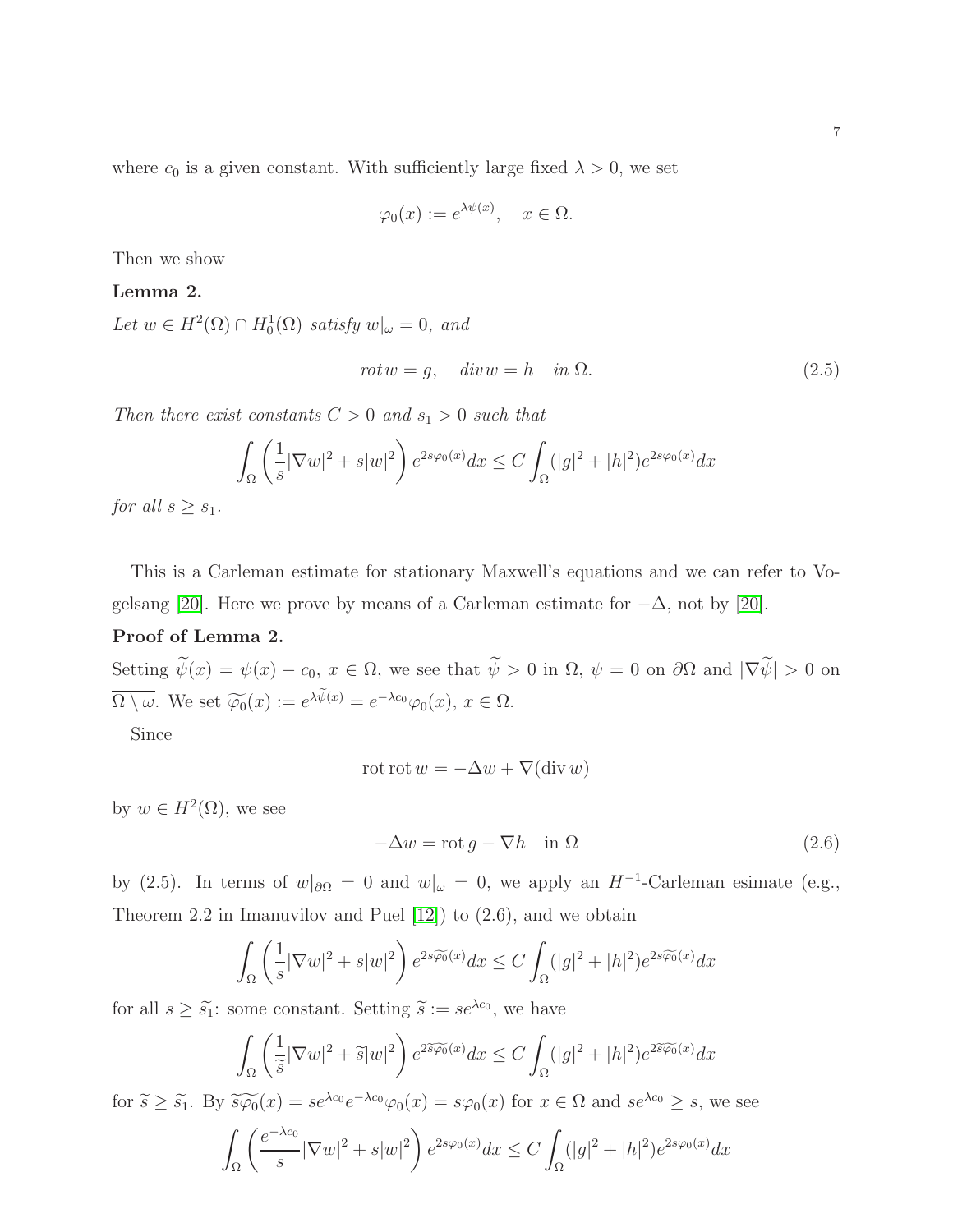for  $s \geq \tilde{s}_1 e^{-\lambda c_0}$ . Setting  $s_1 := \tilde{s}_1 e^{-\lambda c_0}$  and replacing C by  $Ce^{\lambda c_0}$ , we complete the proof of Lemma 2.  $\blacksquare$ 

We conclude this section with a lemma which constitutes a technical part of the proof of Theorem 1, but the proof is elementary.

#### Lemma 3.

Let  $g \in L^1(\Omega)$ . Then

$$
\int_{Q} \varphi(x,t)|g(x)|e^{2s\alpha(x,t)}dxdt \leq C \int_{\Omega} |g(x)|e^{2s\alpha(x,t_0)}dx,
$$

where  $\alpha$  and  $\varphi$  are defined by (2.3).

Proof of Lemma 3.

We set

$$
\widehat{\varphi}(t) = \frac{1}{\ell^8(t)}, \quad 0 < t < T. \tag{2.7}
$$

Then, as can be directly verified, fixing  $\lambda > 0$ , we can choose a constant  $C > 0$  such that

$$
C^{-1}\varphi(x,t) \le \widehat{\varphi}(t) \le C\varphi(x,t), \quad (x,t) \in Q. \tag{2.8}
$$

By (2.8), it is sufficient to prove

$$
\int_{Q} \widehat{\varphi}(t)|g(x)|e^{2s\alpha(x,t)}dxdt \leq C \int_{\Omega} |g(x)|e^{2s\alpha(x,t_0)}dx.
$$

First

$$
\int_{Q} \widehat{\varphi}(t) |g(x)| e^{2s\alpha(x,t)} dx dt = \int_{\Omega} |g(x)| e^{2s\alpha(x,t_0)} \left( \int_0^T \widehat{\varphi}(t) e^{2s(\alpha(x,t) - \alpha(x,t_0))} dt \right) dx.
$$

Since  $\widehat{\varphi}(t) \geq 0$  for  $0 < t < T$ , we have

$$
\int_0^T \widehat{\varphi}(t) e^{2s(\alpha(x,t) - \alpha(x,t_0))} dt \le \int_0^T \widehat{\varphi}(t) \exp\left(-2sC \frac{\ell^8(t_0) - \ell^8(t)}{\ell^8(t_0)\ell^8(t)}\right) dt
$$
  

$$
\le \int_0^T \widehat{\varphi}(t) \exp\left(-\mu_1 s \frac{\ell^8(t_0) - \ell^8(t)}{\ell^8(t)}\right) dt,
$$

with some constant  $\mu_1 > 0$ . We fix  $\varepsilon > 0$ . Hence

$$
\int_0^T \widehat{\varphi}(t) e^{2s(\alpha(x,t) - \alpha(x,t_0))} dt
$$
  
 
$$
\leq \left( \int_0^{\varepsilon} + \int_{T-\varepsilon}^T + \int_{\varepsilon}^{T-\varepsilon} \right) \frac{1}{\ell^8(t)} \exp\left(-\mu_1 s \frac{\ell^8(t_0) - \ell^8(t)}{\ell^8(t)}\right) dt.
$$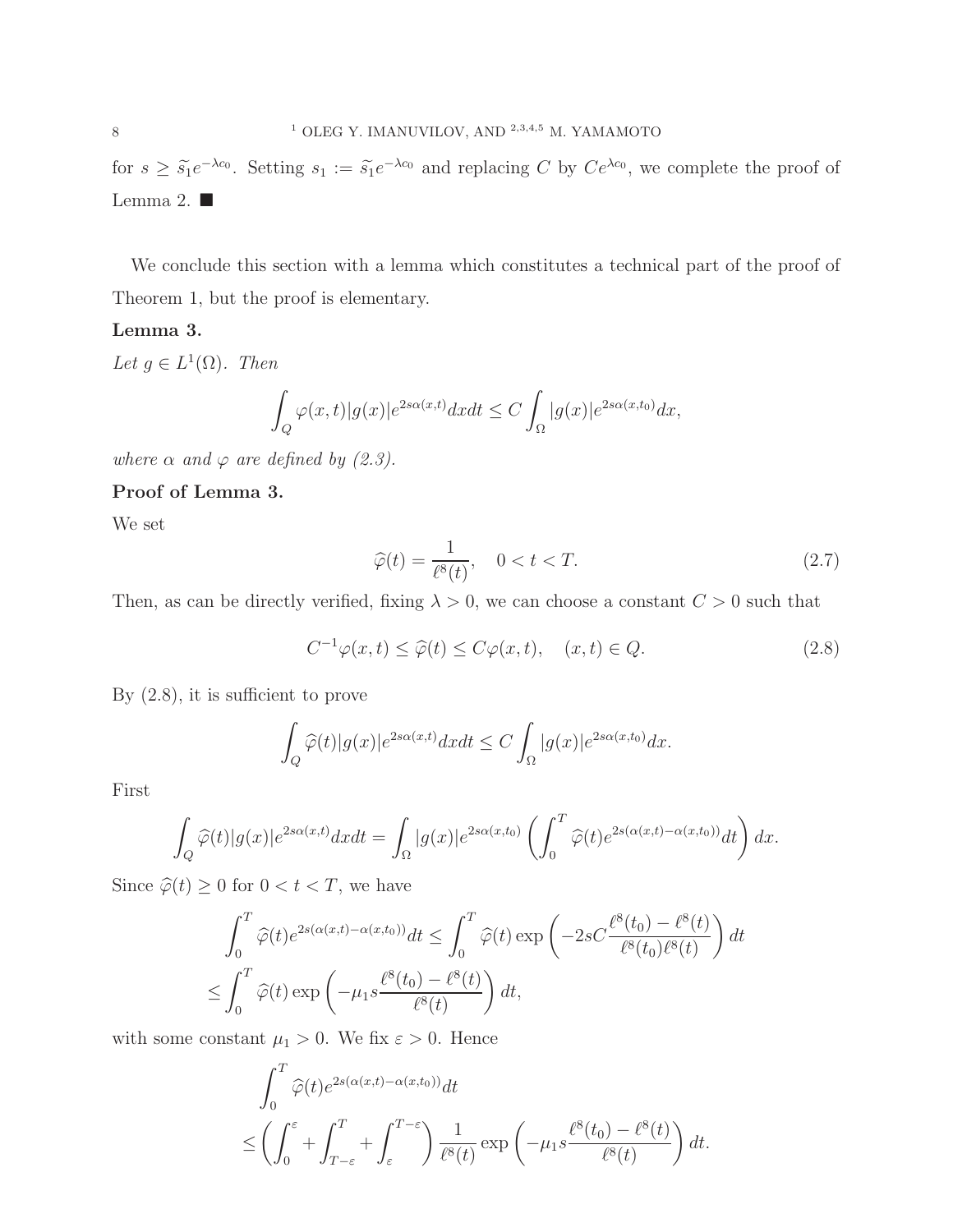Here we have

$$
\int_0^{\varepsilon} \frac{1}{\ell^8(t)} \exp\left(-\mu_1 s \frac{\ell^8(t_0) - \ell^8(t)}{\ell^8(t)}\right) dt \le \int_0^{\varepsilon} \frac{1}{\ell^8(t)} e^{-\frac{C}{\ell^8(t)}} dt < \infty
$$

for  $s \geq 1$  for example. Moreover

$$
\int_{\varepsilon}^{T-\varepsilon} \frac{1}{\ell^8(t)} \exp\left(-\mu_1 s \frac{\ell^8(t_0) - \ell^8(t)}{\ell^8(t)}\right) dt \le \int_{\varepsilon}^{T-\varepsilon} \frac{1}{\ell^8(t)} dt < \infty.
$$

Thus the proof of Lemma 3 is complete.

## 3. Proof of Theorem 1

With loss of generality, we can assume that  $t_0 = \frac{T}{2}$  $\frac{T}{2}$ . Indeed, for arbitrary  $t_0 \in (0, T)$ , we choose small  $\delta > 0$  such that  $0 < t_0 - \delta < t_0 + \delta < T$ . Then, in place of  $(0, T)$ , we can continue the proof over the time interval  $(t_0 - \delta, t_0 + \delta)$ . We set

$$
D := ||v||_{H^2(0,T;H^1(\omega))} + ||v(\cdot,t_0)||_{H^2(\Omega)}.
$$

Applying Lemma 1 with  $m = 1$  to  $\partial_t v$  and  $\partial_t^2 v$ , we have

$$
\int_{Q} s^{2} \varphi^{2} (|\text{rot}\,\partial_{t}v|^{2} + |\text{rot}\,\partial_{t}^{2}v|^{2}) e^{2s\alpha} dxdt \leq C \int_{Q} s\varphi \sum_{k=1}^{2} |\partial_{t}^{k}F|^{2} e^{2s\alpha} dxdt
$$
  
+ 
$$
CD^{2} \int_{Q_{\omega}} s^{3} \varphi^{3} e^{2s\alpha} dxdt
$$

for all  $s \geq s_0$ . Since  $\int_Q s^3 \varphi^3 e^{2s\alpha} dx dt \leq C$  and  $\sum_{k=1}^2 |\partial_t^k F(x,t)|^2 \leq M |F(x,t_0)|$  for  $(x,t) \in Q$ , we obtain

$$
\int_{Q} s\varphi^2 (|\text{rot}\,\partial_t v|^2 + |\text{rot}\,\partial_t^2 v|^2) e^{2s\alpha} dx dt \le C \int_{Q} \varphi |F(x,t_0)|^2 e^{2s\alpha(x,t)} dx dt + CD^2.
$$
 (3.1)

By  $(1.1)$ , we have

$$
F(x,t_0) = \partial_t v(x,t_0) - \Delta v(x,t_0)
$$
  
+ 
$$
(A(x,t_0) \cdot \nabla)v(x,t_0) + (v(x,t_0) \cdot \nabla)B(x,t_0) + \nabla p(x,t_0).
$$

Since rot  $\nabla = 0$ , we obtain

$$
\operatorname{rot} F(x, t_0) = \operatorname{rot} \partial_t v(x, t_0) + \operatorname{rot} a(x), \quad x \in \Omega,
$$
\n(3.2)

where

$$
a(x) := -\Delta v(x, t_0) + (A(x, t_0) \cdot \nabla) v(x, t_0) + (v(x, t_0) \cdot \nabla) B(x, t_0), \quad x \in \Omega.
$$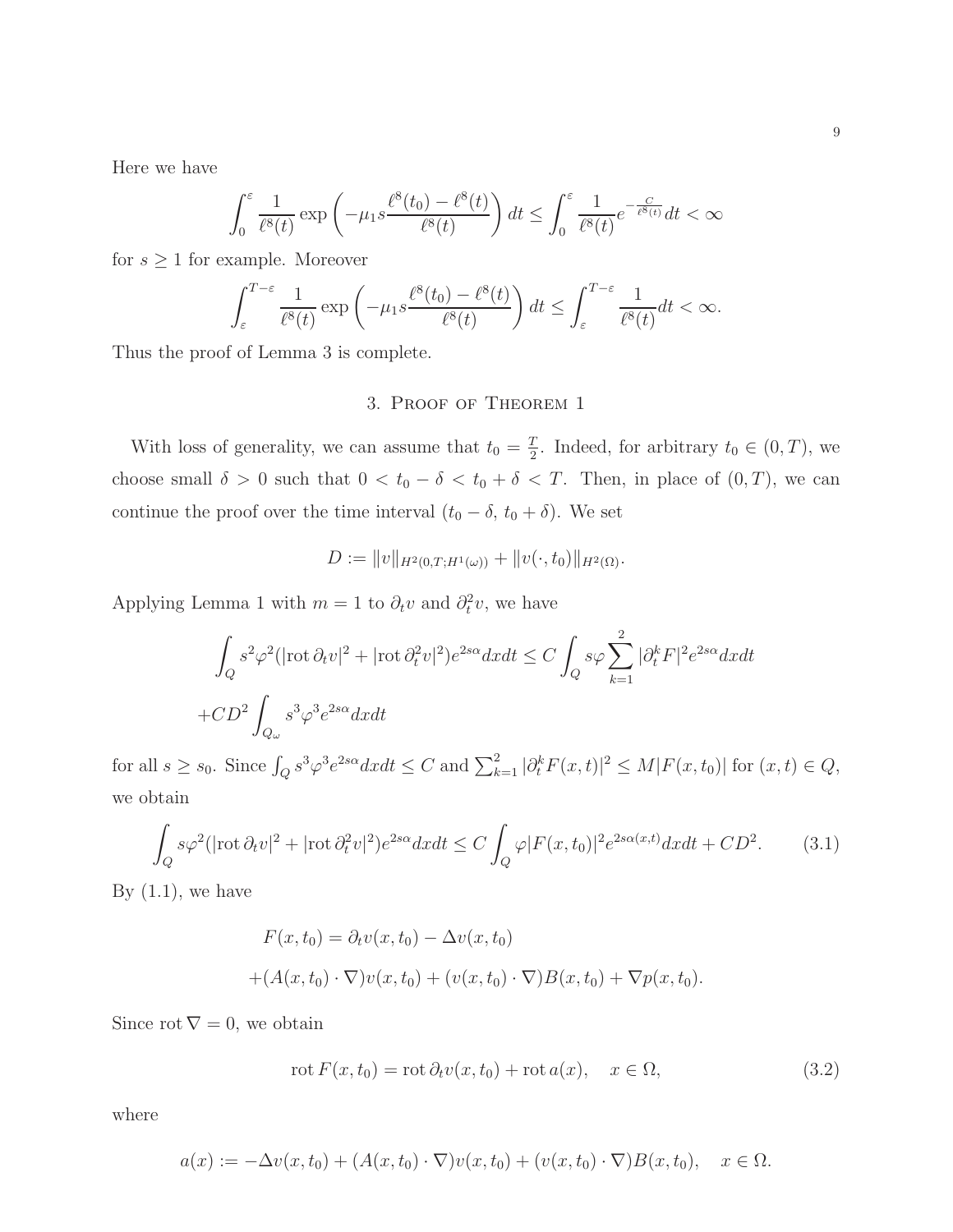Hence, using that  $\alpha(x, 0) = \lim_{t \downarrow 0} \alpha(x, t) = 0$  for  $x \in \Omega$ , we have

$$
\int_{\Omega} |\text{rot}\,\partial_t v(x,t_0)|^2 e^{2s\alpha(x,t_0)} dx = \int_0^{t_0} \partial_t \left( \int_{\Omega} |\text{rot}\,\partial_t v(x,t)|^2 e^{2s\alpha(x,t)} dx \right) dt
$$
  
= 
$$
2 \int_0^{t_0} \int_{\Omega} ((\text{rot}\,\partial_t v \cdot \text{rot}\,\partial_t^2 v) + |\text{rot}\,\partial_t v(x,t)|^2 s(\partial_t \alpha)) e^{2s\alpha(x,t)} dx dt.
$$

Henceforth we write  $\ell'(t) = \frac{d\ell}{dt}(t)$ . Since

$$
\partial_t \alpha(x,t) = \frac{-8}{\ell^8(t)} \frac{\ell'(t)}{\ell(t)} \left( e^{\lambda \eta(x)} - e^{\lambda ||\eta||_{C(\overline{\Omega})}} \right)
$$

and

$$
\left|\frac{\ell'(t)}{\ell(t)}\right| \le \frac{C}{\ell^8(t)}, \quad 0 < t < T,
$$

we can verify that  $|\partial_t \alpha(x,t)| \leq C\varphi(x,t)^2$  for  $(x,t) \in Q$ . Hence, applying  $|ab| \leq \frac{1}{2}(|a|^2 + |b|^2)$ for  $a, b \in \mathbb{R}$ , we obtain

$$
\int_{\Omega} |\text{rot}\,\partial_t v(x,t_0)|^2 e^{2s\alpha(x,t_0)} dx \le C \int_{Q} (|\text{rot}\,\partial_t v| |\text{rot}\,\partial_t^2 v| + s\varphi^2 |\text{rot}\,\partial_t v|^2) e^{2s\alpha(x,t)} dx dt
$$
  

$$
\le C \int_{Q} (|\text{rot}\,\partial_t v|^2 + |\text{rot}\,\partial_t^2 v|^2 + s\varphi^2 |\text{rot}\,\partial_t v|^2) e^{2s\alpha(x,t)} dx dt
$$

for all large  $s > 0$ . Since  $\varphi > 0$  on  $\overline{Q}$ , choosing  $s > 0$  large, we can estimate

$$
|\mathrm{rot}\,\partial_t v|^2 \leq C s \varphi^2 |\mathrm{rot}\,\partial_t v|^2
$$

in Q. Therefore, application of (3.1) yields

$$
\int_{\Omega} |\text{rot}\,\partial_t v(x,t_0)|^2 e^{2s\alpha(x,t_0)} dx \le C \int_{Q} (|\text{rot}\,\partial_t^2 v|^2 + s\varphi^2 |\text{rot}\,\partial_t v(x,t)|^2) e^{2s\alpha(x,t)} dx dt
$$
  
\n
$$
\le C \int_{Q} \varphi(x,t) |F(x,t_0)|^2 e^{2s\alpha(x,t)} dx dt + CD^2
$$

for all large  $s > 0$ . Applying Lemma 3 to the first term on the right-hand side, we have

$$
\int_{\Omega} |\text{rot}\,\partial_t v(x,t_0)|^2 e^{2s\alpha(x,t_0)} dx \leq C \int_{\Omega} |F(x,t_0)|^2 e^{2s\alpha(x,t_0)} dx + CD^2.
$$

Therefore (3.2) yields

$$
\int_{\Omega} |\operatorname{rot} F(x, t_0)|^2 e^{2s\alpha(x, t_0)} dx
$$
\n
$$
\leq C \int_{\Omega} |F(x, t_0)|^2 e^{2s\alpha(x, t_0)} dx + CD^2 + C \int_{\Omega} |\operatorname{rot} a(x)|^2 e^{2s\alpha(x, t_0)} dx
$$
\n
$$
\leq C \int_{\Omega} |F(x, t_0)|^2 e^{2s\alpha(x, t_0)} dx + CD^2
$$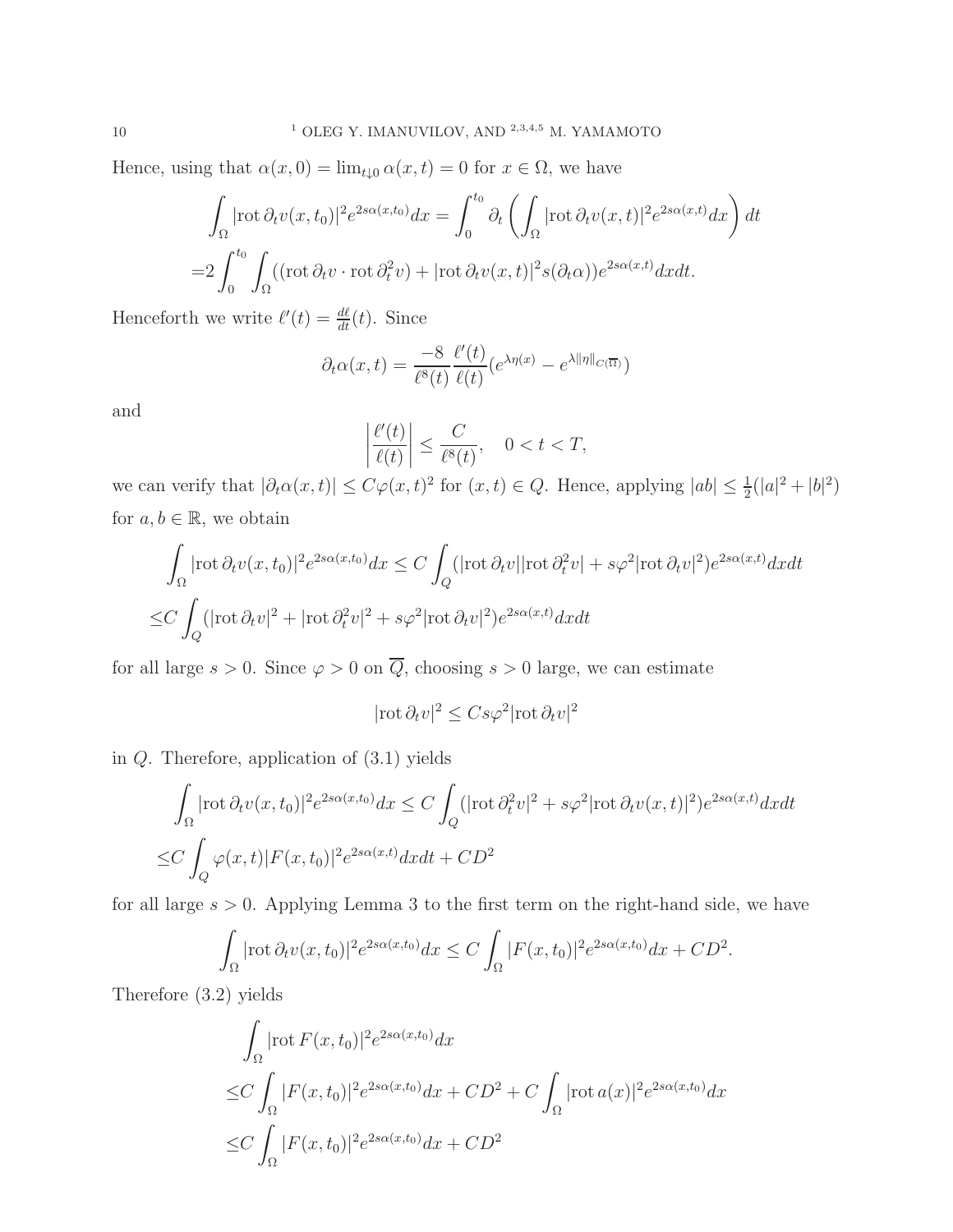for all large  $s > 0$ . Applying Lemma 2 to  $F(x, t_0)$  in view of div  $F(x, t_0) = 0$  for  $x \in \Omega$  and  $F|_{\partial\Omega} = F|_{\omega} = 0$ , we obtain

$$
\int_{\Omega} s|F(x,t_0)|^2 e^{2s\alpha(x,t_0)}dx \leq C\int_{\Omega} |\text{rot}\,F(x,t_0)|^2 e^{2s\alpha(x,t_0)}dx.
$$

for all large  $s > 0$ . Choosing  $s > 0$  large, we can complete the proof of Theorem 1.

## 4. Concluding Remarks

#### 4.1. Nonlinear case.

In this article, we mainly consider linearized Navier-Stokes equations. For the original Navier-Stokes equations

$$
\partial_t v - \Delta v + (v \cdot v)v + \nabla p = F, \quad \text{div } v = 0 \quad \text{in } Q,
$$
\n(4.1)

assuming suitable smoothness of  $v, p$  and taking the difference  $v_1 - v_2$  where  $v_1$  and  $v_2$  are solutions to  $(4.1)$  respectively with  $F_1$  and  $F_2$ , we can reduce the inverse source problem to the one for the linearized Navier-Stokes equations. We omit the details.

## 4.2. Case of  $t_0 = 0$ .

We do not assume any initial value but we are given  $v(\cdot, t_0)$  with  $t_0 > 0$ . In other words, our inverse problem does nor correspond to an initial boundary value problem for the Navier-Stokes equations. The formulation of inverse problems with  $t_0 > 0$  is standard for parabolic equations (e.g., [\[2\]](#page-13-9), [\[5\]](#page-13-1), [\[6\]](#page-13-10), [\[7\]](#page-13-11), [\[9\]](#page-13-5), [\[11\]](#page-13-12), [\[13\]](#page-13-0), [\[17\]](#page-13-7), [\[21\]](#page-14-1)).

On the other hand, for the case of  $t_0 = 0$ , inverse problems of the type discussed here for equations of parabolic type including the Navier-Stokes equations, are open, and even the uniqueness is unknown in general. In some special cases, we can prove the uniqueness (e.g., Theorem 4.7 in [\[18\]](#page-13-8)).

#### 4.3. Arbitrariness of observation time interval.

We consider the inverse problem in the time interval  $(0, T)$ , when the Navier-Stokes equations (1.1) hold. As is seen by the proof, in view of the parabolicity of the equations, it is not necessary to take data over the same time interval, but sufficient over a smaller time interval I such that  $\overline{I} \subset (0,T)$ . Thus for the inverse problem, it suffices that we are concerned with the smoothness of the solution v, p for  $t > 0$ , and not to exploit the regularity at  $t = 0$  which is more delicate for  $t > 0$ .

#### 4.4. Choices of the weight functions of Carleman estimates.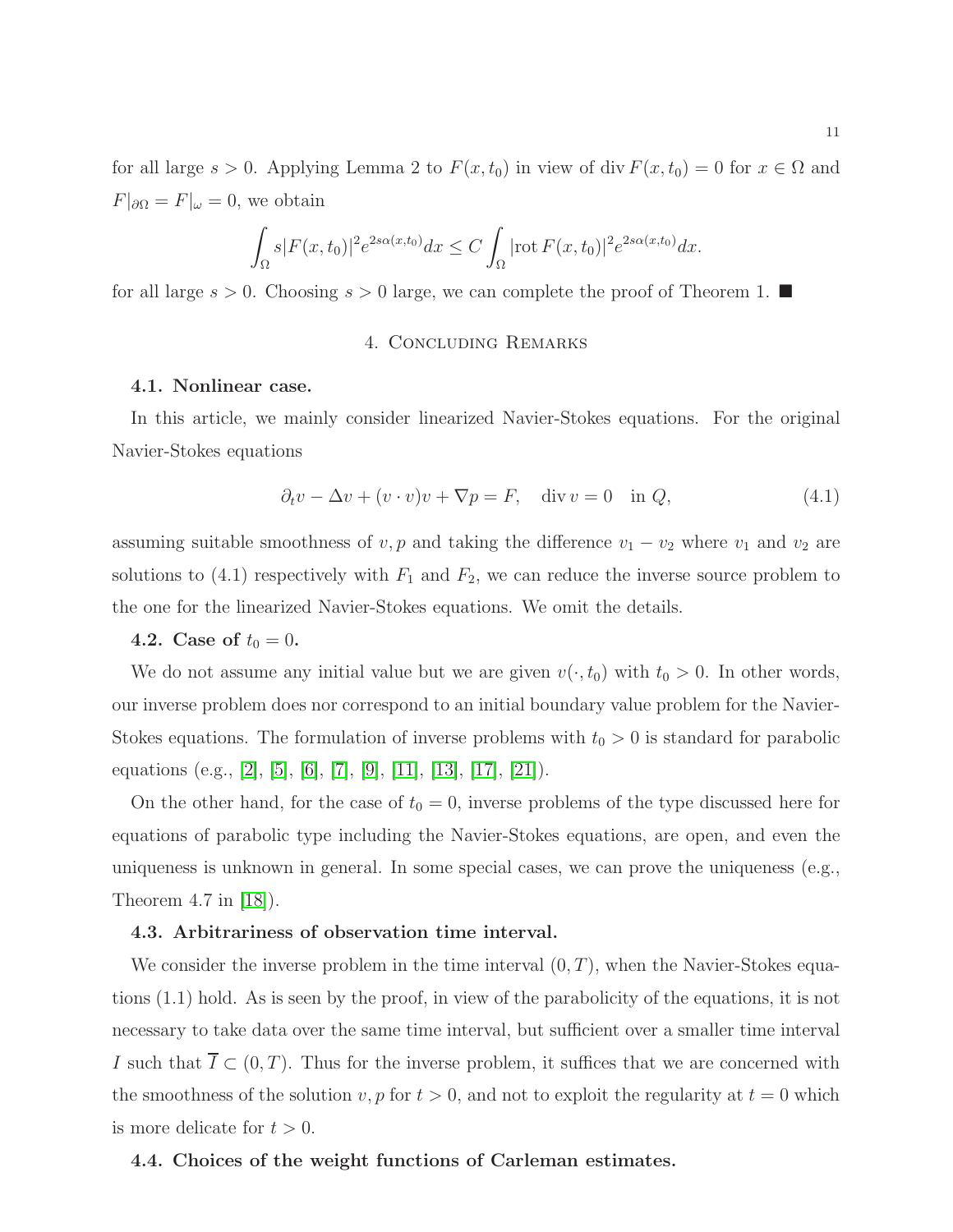Our key is a Carleman estimate. We have two kinds of Carleman estimates according to the weight functions:

• Regular weight function:

$$
\varphi(x,t) := e^{\lambda(d(x) - \beta(t - t_0)^2)}, \quad (x,t) \in Q.
$$
\n(4.2)

• Singular weight function:

$$
\varphi(x,t) = \frac{e^{\lambda \eta(x)} - e^{2\lambda \|\eta\|_{C(\overline{\Omega})}}}{h(t)}, \quad (x,t) \in Q,
$$
\n(4.3)

where  $\lim_{t\to 0} h(t) = \lim_{t\to T} h(t) = 0.$ 

Here  $d, \eta \in C^2(\overline{\Omega})$  are chosen suitably.

The Carleman estimate with the weight (4.3) was proved firstly by Imanuvilov [\[10\]](#page-13-16) for a parabolic equation. As for related inverse problems for the Navier-Stokes equations, Choulli, Imanuvilov, Puel and Yamamoto [\[5\]](#page-13-1), Fan, Di Cristo, Jiang and Nakamura [\[6\]](#page-13-10), Fan, Jiang and Nakamura [\[7\]](#page-13-11) used Carleman estimates with (4.3), while Bellassoued, Imanuvilov and Yamamoto [\[2\]](#page-13-9), Imanuvilov, Lorenzi and Yamamoto [\[11\]](#page-13-12) and the current article rely on (4.2).

The Carleman estimate with (4.2) is relevant for considering inverse problems locally in x in the case where we are not given the boundary condition on the whole  $\partial\Omega$ , while the Carleman estimate with (4.3) is more convenient for deriving the global stability in inverse problems.

## 5. Appendix. Proof of Lemma 1

We derive the lemma from the case of  $m = 0$  which is proved in [\[5\]](#page-13-1). We reacall that  $\hat{\varphi}$  is defined by (2.7). We set

$$
w(x,t) := \widehat{\varphi}^{\frac{m}{2}}(t)v(x,t), \quad (x,t) \in Q.
$$

Then

$$
\partial_t w = \widehat{\varphi}^{\frac{m}{2}} \partial_t v + \frac{m}{2} \widehat{\varphi}^{\frac{m}{2}-1} \widehat{\varphi}'(t) v(x, t) = \widehat{\varphi}^{\frac{m}{2}} \partial_t v + q(t) \widehat{\varphi} w
$$

with some  $q \in L^{\infty}(0,T)$ , by noting

$$
\widehat{\varphi}^{\frac{m}{2}-1}\widehat{\varphi}'(t)v = \widehat{\varphi}^{-1}\widehat{\varphi}'(t)w = \widehat{\varphi}(\widehat{\varphi}^{-2}\widehat{\varphi}'(t))w = -8\ell'(t)\ell^7\widehat{\varphi}w
$$

and  $\ell'\ell^7 \in L^\infty(0,T)$ .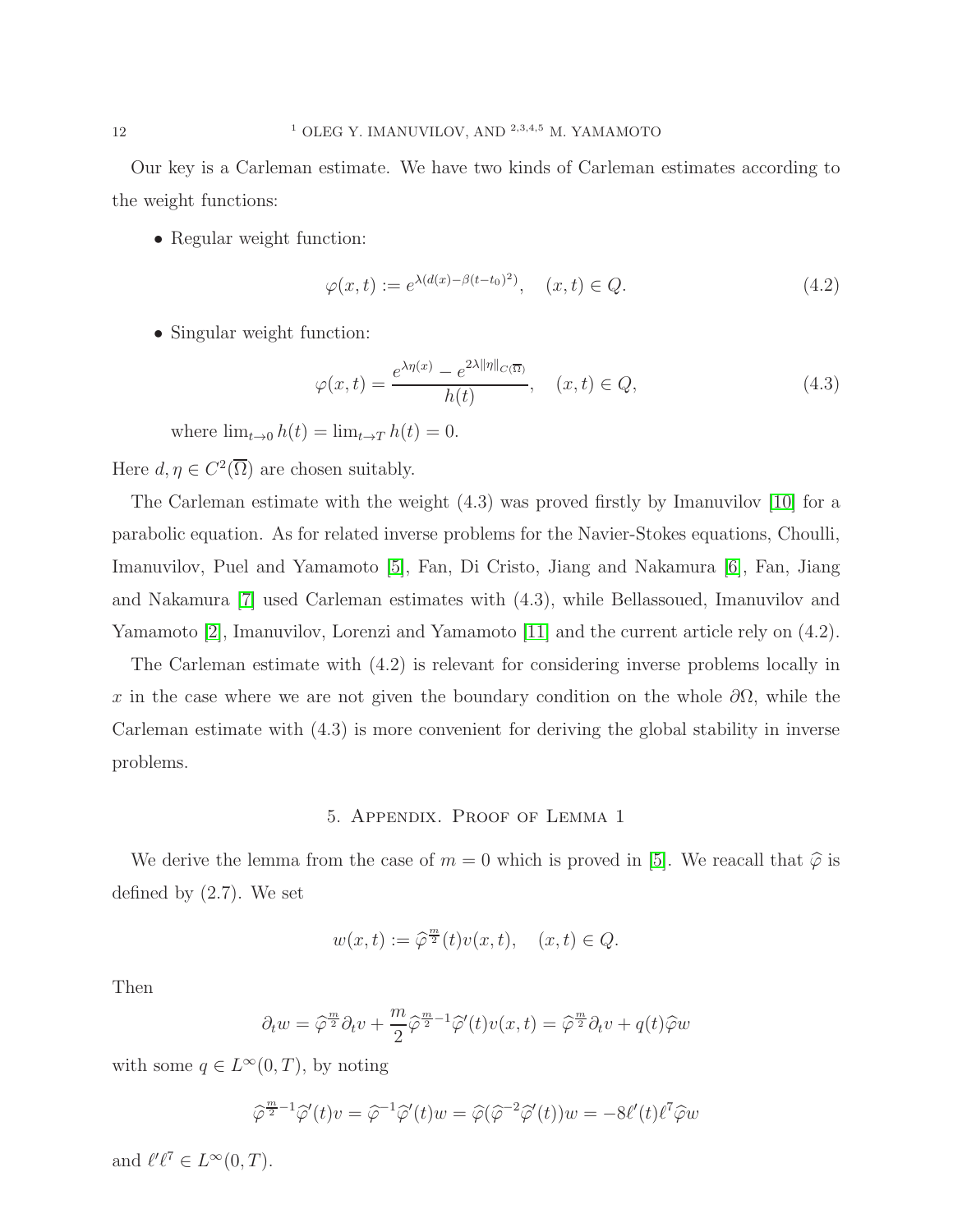For simplicity, we set

$$
L(v, p) := \partial_t v - \Delta v + (A \cdot \nabla)v + (v \cdot \nabla)B + \nabla p.
$$

Then

$$
L(w, \hat{\varphi}^{\frac{m}{2}} p)(x, t) = \hat{\varphi}^{\frac{m}{2}} F + q(t) \hat{\varphi} w \quad \text{in } Q.
$$

Therefore Lemma 1 with  $m = 0$  yields

$$
\int_{Q} (|\nabla w|^{2} + s\varphi |\text{rot } w|^{2} + s^{2}\varphi^{2}|w|^{2})e^{2s\alpha}dxdt = \int_{Q} (\widehat{\varphi}^{m}|\nabla v|^{2} + s\widehat{\varphi}^{m}\varphi |\text{rot } v|^{2} + s^{2}\widehat{\varphi}^{m}\varphi^{2}|v|^{2})e^{2s\alpha}dxdt
$$
  
\n
$$
\leq C \int_{Q} |\widehat{\varphi}^{m}_{2}F + q\widehat{\varphi}w|^{2}e^{2s\alpha}dxdt + C \int_{Q_{\omega}} (s\varphi |\text{rot } w|^{2} + s^{2}\varphi^{2}|w|^{2} + s\varphi|\nabla w|^{2})e^{2s\alpha}dxdt
$$
  
\n
$$
\leq C \int_{Q} \widehat{\varphi}^{m}|F|^{2}e^{2s\alpha}dxdt + C \int_{Q} \widehat{\varphi}^{m+2}|v|^{2}e^{2s\alpha}dxdt
$$
  
\n
$$
+ C \int_{Q_{\omega}} (s\widehat{\varphi}^{m+1}|\text{rot } v|^{2} + s^{2}\widehat{\varphi}^{m+2}|v|^{2} + s\widehat{\varphi}^{m+1}|\nabla v|^{2})e^{2s\alpha}dxdt
$$

for all large  $s > 0$ . Choosing  $s > 0$  large, in view of  $(2.8)$ , we can absorb the second term on the right-hand side into the left-hand side, we obtain

$$
\int_{Q} (\widehat{\varphi}^{m} |\nabla v|^{2} + s \widehat{\varphi}^{m+1} |\text{rot } v|^{2} + s^{2} \widehat{\varphi}^{m+2} |v|^{2}) e^{2s\alpha} dxdt
$$
  
\n
$$
\leq C \int_{Q} \widehat{\varphi}^{m} |F|^{2} e^{2s\alpha} dxdt + C \int_{Q_{\omega}} (s \widehat{\varphi}^{m+1} |\text{rot } v|^{2} + s^{2} \widehat{\varphi}^{m+2} |v|^{2} + s \widehat{\varphi}^{m+1} |\nabla v|^{2}) e^{2s\alpha} dxdt
$$

for all large  $s > 0$ . In terms of (2.8), we complete the proof of Lemma 1 with each  $m \in \mathbb{N}$ .  $\mathcal{L}_{\mathcal{A}}$ 

### **ACKNOWLEDGMENT**

The first author was supported partly by NSF grant DMS 1312900. The second author was supported by Grant-in-Aid for Scientific Research (S) 15H05740 and Grant-in-Aid (A) 20H00117 of Japan Society for the Promotion of Science, The National Natural Science Foundation of China (no. 11771270, 91730303), and the RUDN University Strategic Academic Leadership Program.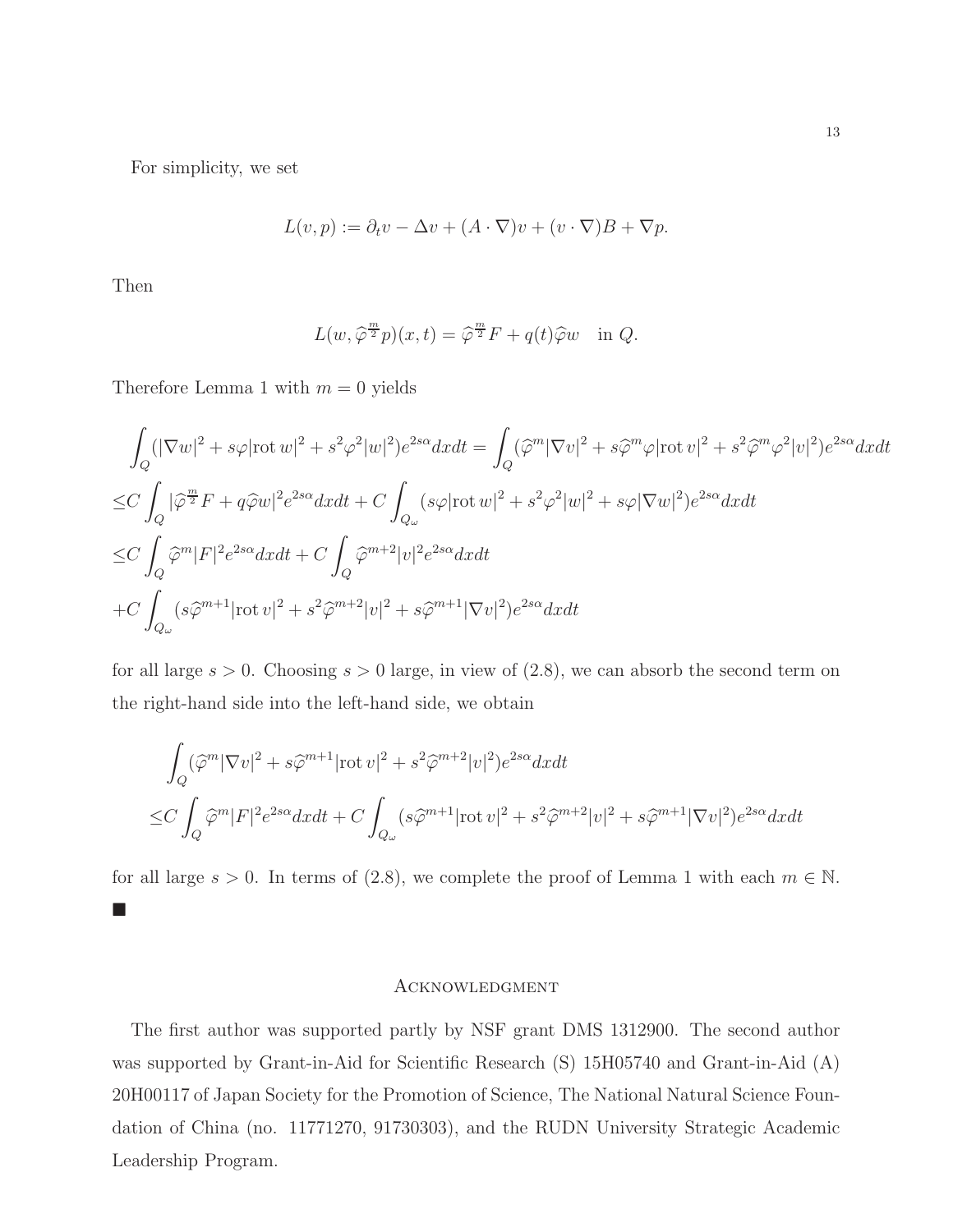#### <span id="page-13-3"></span><sup>1</sup> OLEG Y. IMANUVILOV, AND <sup>2,3,4,5</sup> M. YAMAMOTO

#### **REFERENCES**

- <span id="page-13-9"></span>[1] L. Beilina and M.V. Klibanov, Approximate Global Convergence and Adaptivity for Coefficient Inverse Problems, Springer-Verlag, Berlin, 2012.
- <span id="page-13-4"></span>[2] M. Bellassoued, O.Y. Imanuvilov and M. Yamamoto, Carleman estimate for the Navier-Stokes equations and an application to a lateral Cauchy problem, Inverse Problems 32 (2016) 025001.
- <span id="page-13-2"></span>[3] M. Bellassoued and M. Yamamoto, Masahiro, Carleman Estimates and Applications to Inverse Problems for Hyperbolic Systems, Springer-Japan, Tokyo, 2017.
- <span id="page-13-1"></span>[4] A.L. Bukhgeim and M.V. Klibanov, Global uniqueness of a class of multidimensional inverse problems, Soviet Math. Dokl. 24 (1981) 244-247.
- <span id="page-13-10"></span>[5] M. Choulli, O. Y. Imanuvilov, J.-P. Puel and M. Yamamoto, Inverse source problem for linearized Navier-Stokes equations with data in arbitrary sub-domain, Appl. Anal. 92 (2013) 2127-2143.
- <span id="page-13-11"></span>[6] J. Fan, M. Di Cristo, Y. Jiang, and G. Nakamura, Inverse viscosity problem for the Navier-Stokes equation, J. Math. Anal. Appl. 365 (2010) 750-757.
- <span id="page-13-15"></span>[7] J. Fan, Y. Jiang, and G. Nakamura, Inverse problems for the Boussinesq system, Inverse Probl. 25  $(2009)$ , 085007  $(10pp)$ .
- <span id="page-13-5"></span>[8] E. Fernández-Cara, S. Guerrero, O.Y. Imanuvilov and J.-P. Puel, Local exact controllability of the Navier-Stokes system, J. Math. Pures Appl. 83 (2004), 1501-1542.
- <span id="page-13-16"></span>[9] X. Huang, O.Y. Imanuvilov, and M. Yamamoto, Stability for inverse source problems by Carleman estimates, Inverse Problems 36 (2020) 125006.
- <span id="page-13-12"></span>[10] O.Y. Imanuvilov, Controllability of parabolic equations, Sbornik Math. 186 (1995), 879-900.
- <span id="page-13-17"></span>[11] O.Y. Imanuvilov, L. Lorenzi and M. Yamamoto, Carleman estimate for the Navier-Stokes equations and applications, preprint.
- <span id="page-13-0"></span>[12] O.Y. Imanuvilov and J.-P. Puel, Global Carleman estimates for weak solutions of elliptic nonhomogeneous Dirichlet problems, International Mathematics Research Notices 16 (2003), 883-913.
- <span id="page-13-13"></span>[13] O. Imanuvilov and M. Yamamoto, Lipschitz stability in inverse parabolic problems by the Carleman estimate, Inverse Problems 14 (1998) 1229-1245.
- [14] O.Y. Imanuvilov and M. Yamamoto, Inverse source problem for the Stokes system, Direct and inverse problems of mathematical physics (Newark, DE, 1997), Int. Soc. Anal. Appl. Comput., 5, Kluwer Acad. Publ., Dordrecht, pp. 441-451, 2000.
- <span id="page-13-14"></span><span id="page-13-6"></span>[15] O. Imanuvilov and M. Yamamoto, Global Lipschitz stability in an inverse hyperbolic problem by interior observations, Inverse Problems 17 (2001) 717-728.
- [16] O. Imanuvilov and M. Yamamoto, Inverse problems for a compressible fluid system, Inverse Problems and Related Topics, Springer Proceedings in Mathematics & Statistics 310, Springer-Verlag, Berlin, pp. 101-148, 2020.
- <span id="page-13-8"></span><span id="page-13-7"></span>[17] V. Isakov, Inverse Source Problems, American Mathematical Society, Providence, Rhode Island, 1990.
- [18] M.V. Klibannov, Inverse problems and Carleman estimates, Inverse Problems 8 (1992) 575-596.